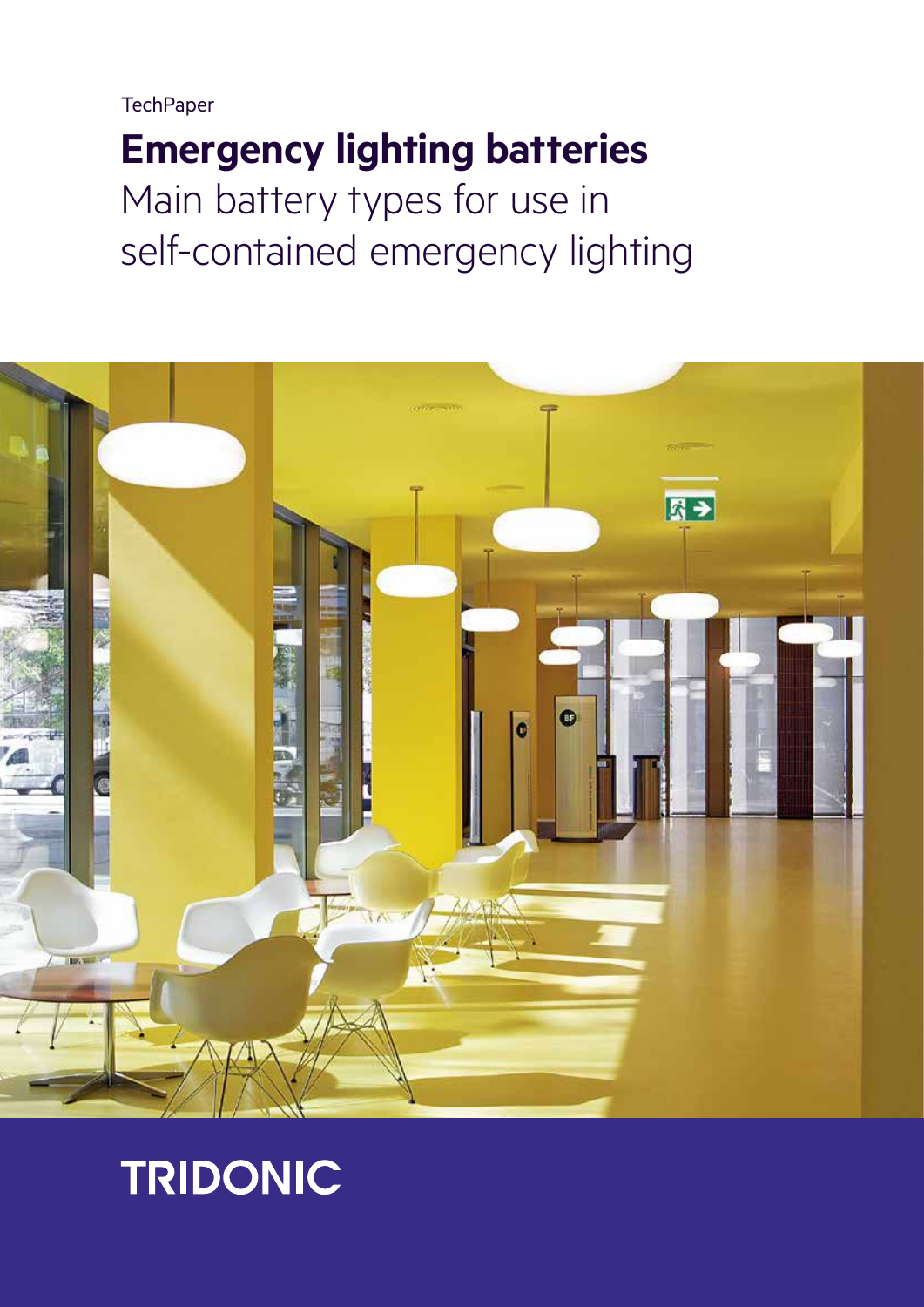## **Content**

| Main battery types                                                         | NiCd batteries                                     | 4  |
|----------------------------------------------------------------------------|----------------------------------------------------|----|
|                                                                            | NiMH batteries                                     | 4  |
|                                                                            | LiFePO <sub>4</sub> batteries                      | 4  |
| Main battery types                                                         |                                                    |    |
| Comparison for a typical application                                       |                                                    | 5  |
| <b>Battery charging methods</b>                                            | Constant current charging (CC)                     | 6  |
|                                                                            | Multi-level constant current charging (MLCC)       | 6  |
|                                                                            | Intermittent charging (IC)                         |    |
|                                                                            | Voltage dependent constant current charging (VC)   |    |
|                                                                            | Charging methods of Tridonic emergency LED drivers |    |
| Testing of Emergency Lighting Batteries                                    |                                                    |    |
| Quality and testing at Tridonic                                            |                                                    | 8  |
| Transportation of Emergency Lighting Batteries                             | Transportation at Tridonic                         | 9  |
| Safety regulations for the transportation of LiFePO <sub>4</sub> batteries | Explanation of used warning signs                  | 9  |
| <b>Storage of Emergency Lighting Batteries</b>                             |                                                    |    |
| Guidelines for the storage of batteries                                    |                                                    | 10 |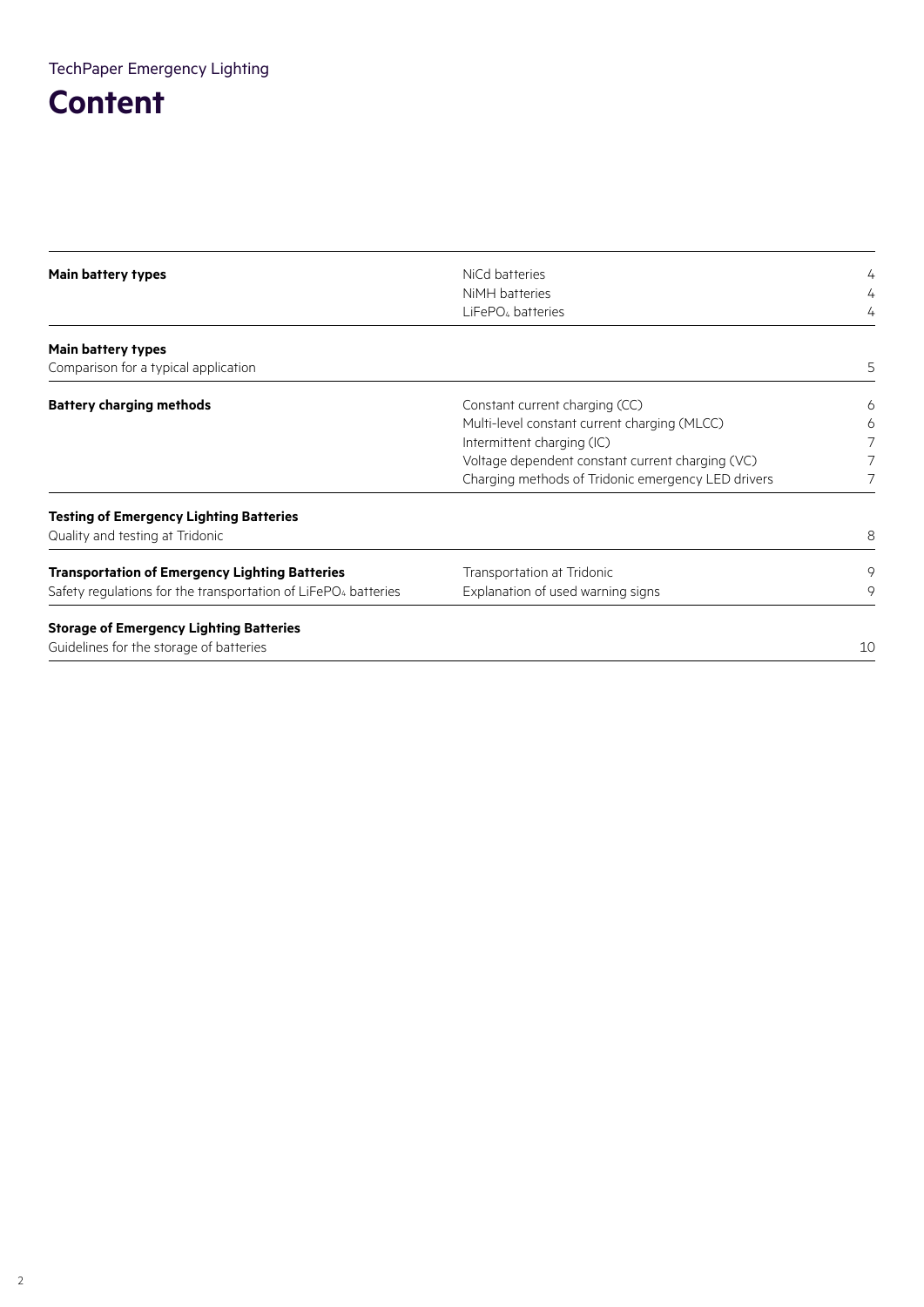## **Introduction**



When the general artificial lighting fails, orientation must still be ensured in buildings for staff and visitors alike. Accordingly, there are legal provisions governing the equipment and dimensioning of emergency lighting installations that will be activated when there is a mains voltage failure. Various systems are suitable to supply emergency lighting installations with electricity in event of a power failure: self-contained, group battery, central battery, power generators or high-security mains.

Self-contained emergency luminaires have a battery built in as a power source. If the mains voltage fails, the emergency luminaire automatically switches to the battery supply. Different types of batteries are available for use in a self-contained emergency luminaire. The most commonly used batteries are NiCd, NiMH and LiFePO4 and all of them have specific characteristics. The following chapters explain the differences in the battery types utilised in the Tridonic product portfolio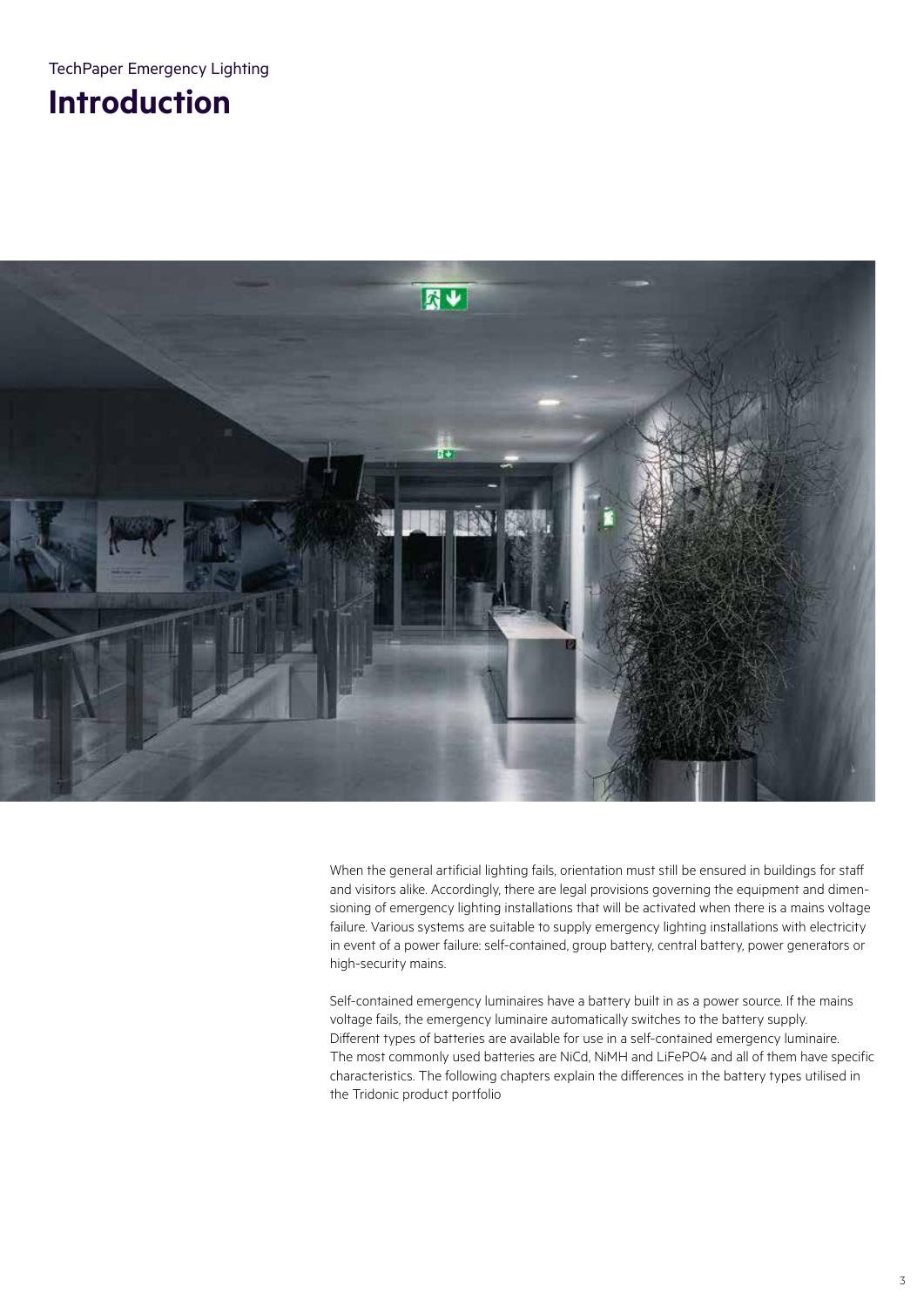## **Main battery types** NiCd, NiMH and LiFePO<sub>4</sub> batteries

## **NiCd batteries**

NiCd battery technology has been used for a long time in self-contained emergency lighting. NiCd batteries use nickel oxide hydroxide and cadmium as electrodes. Due to the toxicity and the hazardous nature of cadmium, NiCd batteries have a negative impact on the environment. They are banned from use in most applications, excluding medicine, military and emergency installations, having mostly been replaced by NiMH batteries. Even though they are banned in such a broad spectrum of applications, there are no signs that the European Union (EU) will restrict their use in emergency lighting. The key benefit of NiCd batteries is that they are very robust and, when compared to NiMH batteries, they are able to withstand higher temperatures and are more durable in harsh environments.

The biggest design challenge when using NiCd batteries is their low energy density which makes the battery larger in size for a given energy in comparison with the other technologies mentioned below. This means that they are not suitable for small luminaire designs. Alternatively the battery can be placed outside the luminare in a suitable enclosed housing.

## **NiMH batteries**

The NiMH battery has a ~30 % higher energy density than NiCd batteries, offering the possibility of smaller luminaire designs. Compared to NiCd batteries, NiMH batteries are not as durable in harsh environmental conditions and need a different, microcontroller controlled charging method (e.g. multilevel charge or intermittent charge) to achieve higher temperature ratings.

### Characteristics:

- $\equiv$  Very robust: Suited for high temperatures (up to 55 °C)
- Design life: 4 years
- Storage time: up to 12 months from production date
- Critical to the environment due to Cadmium content
- Larger dimensions compared to the other battery types

### Characteristics:

- Suited for high temperatures (up to 55 °C) depending on the used charge algorithm
- Design life: 4 years
- Storage time: up to 12 months from production date
- Non-critical to the environment no heavy metal content
- Higher energy density compared to NiCd batteries

### **LiFePO4 batteries**

In the whole battery market, from big energy storage for photovoltaic systems to small handheld devices, there is a movement from wellknown technologies, which were used for decades, to the relatively new lithium based technologies.

The main benefits of lithium based technologies are a very high energy density, and a long lifetime up to twice that of the NiCd or NiMH batteries.

When using lithium batteries there are some points that have to be considered. There have been reports about possible risks of the lithium technology, which are mostly caused by the chemical reactivity of some lithium technologies.

To ensure safety in operation, Tridonic have been testing several lithium batteries of different chemical compositions since 2013, with regard to performance over lifetime and possible safety issues in terms of high temperature, flames and mechanical damage. The 18650 LiFePO4 cell which is used in the Tridonic batteries stood out due to its good performance and safety in all of the performed tests. This battery was recently introduced into the product range and will be extended to most of Tridonic's emergency LED Driver portfolio.

Characteristics:

- $\equiv$  Suited for high temperature operation (up to 55 °C)
- Design life: 4 years at 55 °C
	- 8 years at 35 °C
- Storage time: up to 12 months from production date
- Higher energy density than NiCd and NiMH batteries
- Non-critical to the environment no heavy metal content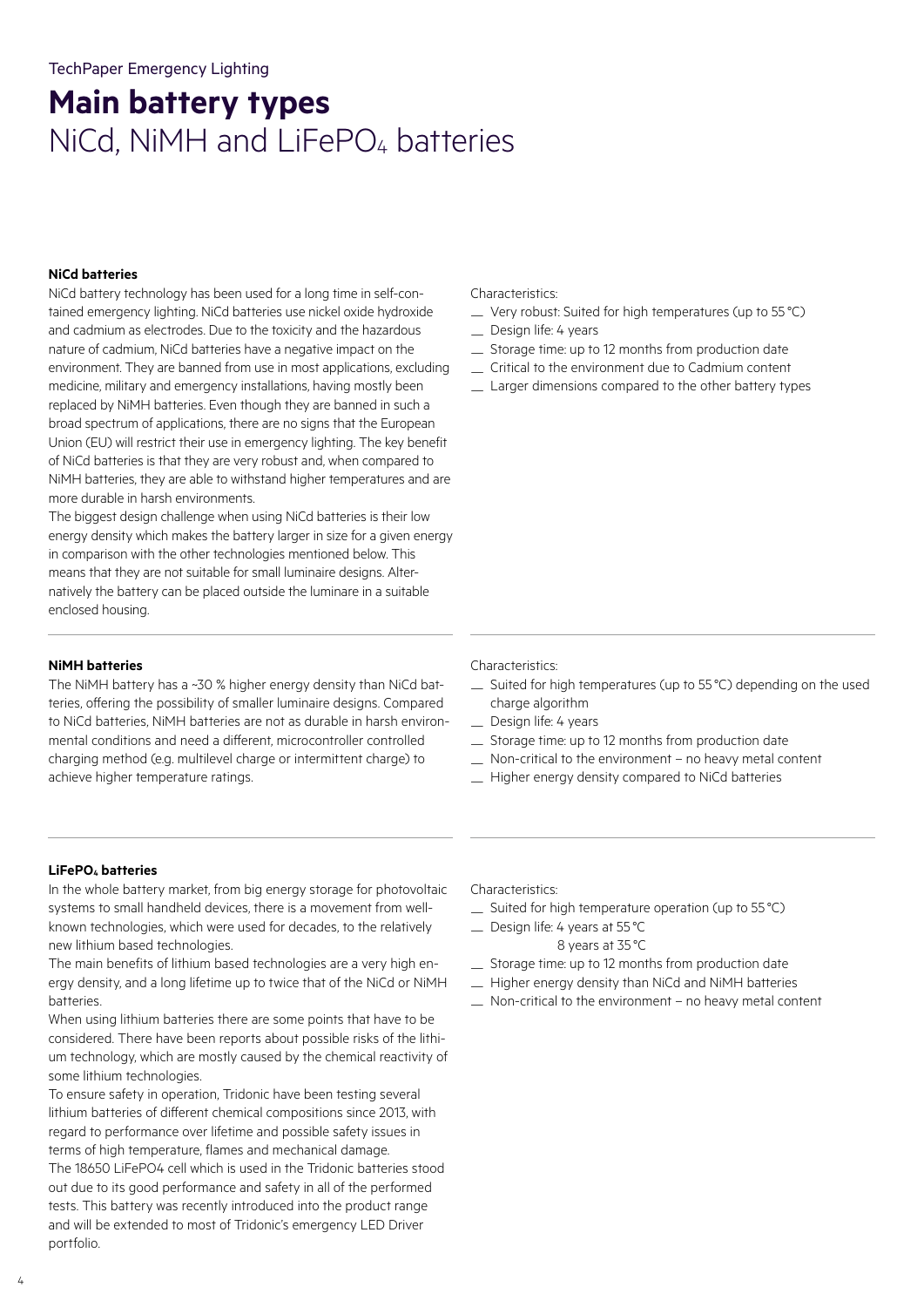## **Main battery types** Comparison for a typical application

The following table shows an emergency solution with the three different Battery types for the same LED driver and LED module combination.

|                                                         | <b>NiCd batteries</b>                  | <b>NiMH batteries</b>                                                                  | LiFePO <sub>4</sub> batteries                |
|---------------------------------------------------------|----------------------------------------|----------------------------------------------------------------------------------------|----------------------------------------------|
| LED driver                                              |                                        | LC 17W 250-700mA flexC C EXC (28000693)                                                |                                              |
| LED module                                              | CLE G3 160mm 3000lm 840 ADV (89602857) |                                                                                        |                                              |
| Emergency LED driver                                    |                                        |                                                                                        | EM converterLED BASIC 202 MH/LiFePO4 50V     |
| Battery                                                 | Accu-NiCd 2A 55 (89800092)             | EM converterLED BASIC 202 NiCd/ NiMH 50V (89800558)<br>Accu-NiMH 4Ah 2A CON (28002316) | (89800575)<br>Accu-LiFePO4 2A CON (28002318) |
| Cell voltage                                            | 1.2V                                   | 1.2V                                                                                   | 3.2V                                         |
| Cell capacity                                           | 4 Ah                                   | 4 Ah                                                                                   | $1.5$ Ah                                     |
| Cell count                                              | $\overline{2}$                         | $\overline{2}$                                                                         | $\overline{2}$                               |
| Wiring of cells                                         | Series                                 | Series                                                                                 | Parallel                                     |
| Cell dimensions                                         | 32.5 x 60.5 mm                         | 18.3 x 90 mm                                                                           | $18 \times 65$ mm                            |
| Battery energy                                          | 9.6 Wh                                 | 9.6 Wh                                                                                 | 9.6 Wh                                       |
| Case temperature range to ensure<br>4 years design life | $+5 - +55$ °C                          | $+5 - +45$ °C                                                                          | $+5 - +55$ °C                                |
| Case temperature range to ensure<br>8 years design life | not available                          | not available                                                                          | $+5 - +35$ °C                                |
| Energy consumption per year                             | 19,3 kWh                               | 19,3 kWh                                                                               | 12,5 kWh                                     |
| Light output in emergency mode                          | $\sim 290$ lm                          | $\sim 290$ lm                                                                          | $\sim 290$ lm                                |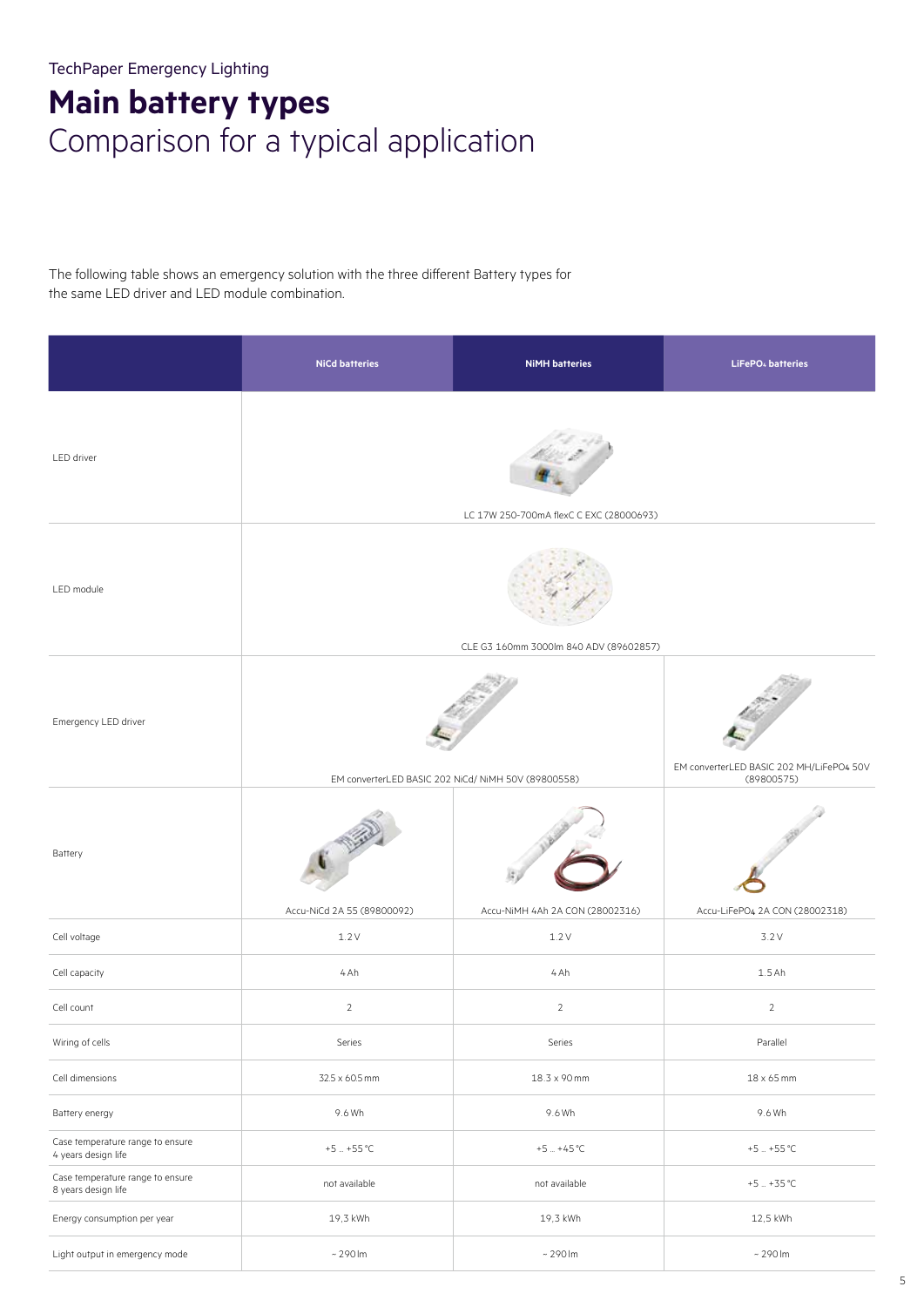## TechPaper Emergency Lighting

## **Battery charging methods**  Comparision of CC, MLCC, IC and VDCC

To ensure the reliable operation of emergency lighting in the case of a power failure, the batteries must be charged and ready to use at any given point in time and different charging methods are available to serve this need. Tridonic emergency control gears use one of the following battery charging methods:

- Constant current charging (CC)
- Multi-level constant current charging (MLCC)
- Intermittent charging (IC)
- Voltage dependent charging (VDCC)

NiCd and NiMH batteries can be charged with CC and MLCC. With MLCC, the batteries can be used with a higher temperature in operation. IC can be used if it is necessary to increase the temperature further on NiMH batteries. All of these charging methods are time based. To use LiFePO4 batteries, a constant measurement of the voltage is required. This is done only with the VC, which was introduced specifically for the use with LiFePO<sub>4</sub> batteries.

## **Constant current charging (CC)**

Constant current charging (CC) is the easiest way to charge a battery. It is suitable for NiCd and lower temperature NiMH applications. Constant current charging means that the battery will be constantly charged with the same current. Within 24 hours the battery is charged



to 100%. Afterwards the battery remains being charged with the same current to ensure permanent 100% state of charge. The result of using this method is that the wasted energy from the constant charging heats up the battery.

| <b>Battery chemistry</b> | <b>Cell capacity</b> | Case Temperature range |
|--------------------------|----------------------|------------------------|
| NiC.d                    | $4.2 / 4.5$ Ah       | $+5 + 55$ °C           |
|                          | $2.2$ Ah             | $+5 + 50$ °C           |
| <b>NiMH</b>              | 4 Ah                 | $+5 + 40$ °C           |

### **Multi-level constant current charging (MLCC)**

Multi-level constant current charging (MLCC) is designed to reduce the recharge time and reduce the self-heating when the battery is fully charged. MLCC is suitable for NiCd and medium temperature NiMH applications.

In general MLCC has three different charging states:

— Initial Charge:

The Initial Charge mode is automatically activated by the emergency unit when a new battery is connected to the unit. In this mode the battery is charged to 100%. When the battery is fully charged the emergency unit switches automatically into the Trickle Charge mode.

— Fast Charge:

The Fast Charge mode is automatically activated when the battery is discharged or partly discharged. The exact time depends on the charging state of the battery after the discharge. When the battery is fully charged, the emergency unit switches automatically into Trickle Charge mode.

#### — Trickle Charge:

In the Trickle Charge mode, the battery is charged with a low current. It is designed to keep the battery fully charged without overcharging it to a high extent. The advantage of the lower Trickle Charge current is that the self-heating of the battery is reduced, making it possible to use the battery in higher environment temperatures when compared to the constant current charging.

| <b>Battery chemistry</b> | <b>Cell capacity</b> | <b>Case Temperature range</b> |
|--------------------------|----------------------|-------------------------------|
| NiCd                     | $4.2/4.5$ Ah         | $+5 + 55$ °C                  |
| <b>NiMH</b>              | $2.2$ Ah             | $+5 + 50$ °C                  |
|                          | 4 Ah                 | $+5 + 45$ °C                  |



 $< 24h$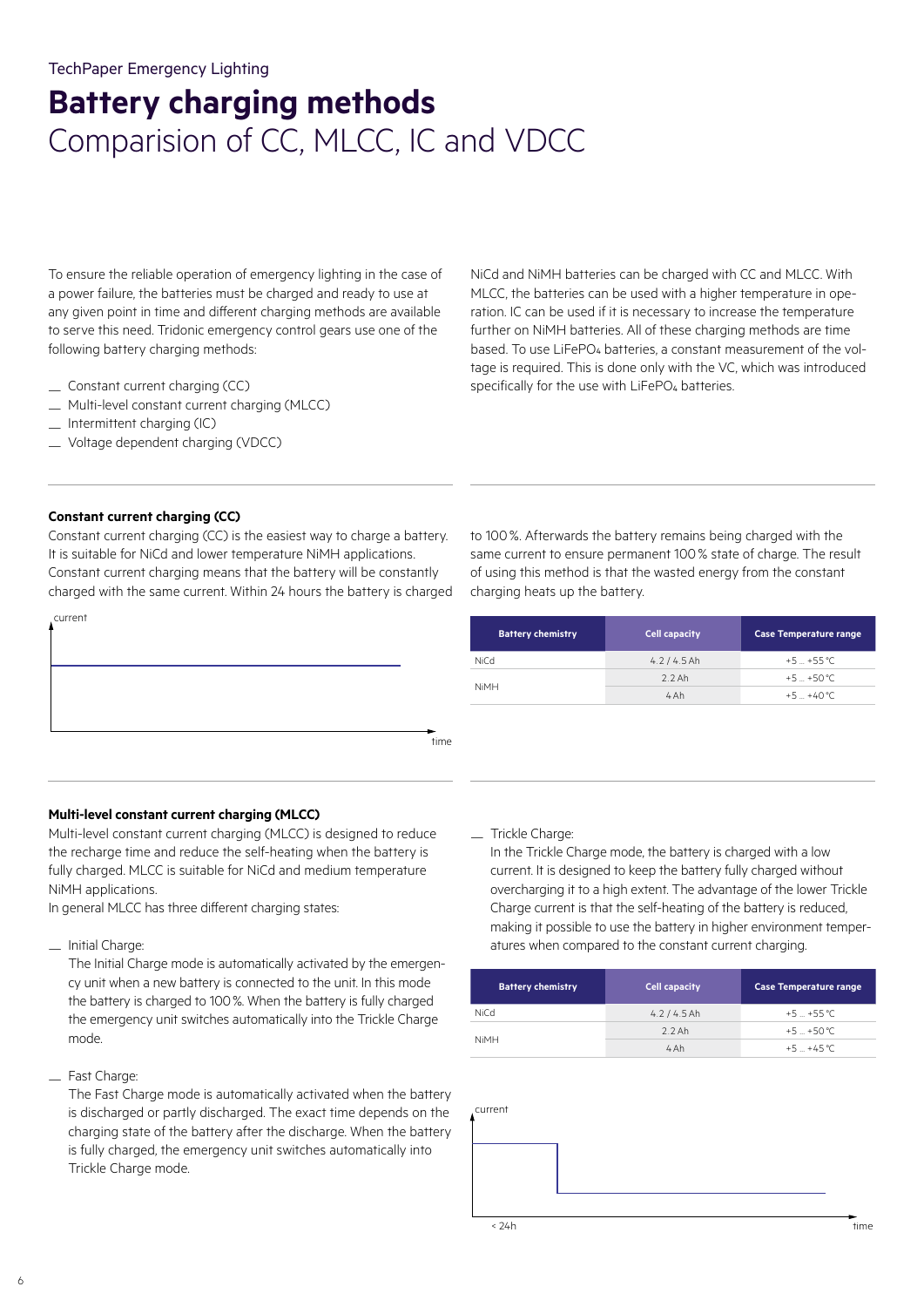### **Intermittent charging (IC)**

With intermittent charging (IC) it is possible to allow higher battery temperatures with NiMH batteries. Similar to the multi-level constant current charging, there are three different charging modes:

## — Initial Charge:

The Initial Charge mode is automatically activated by the emergency unit when a new battery is connected to the unit. In this mode the battery is charged to 100%. When the battery is fully charged the emergency unit switches automatically into the Trickle Charge mode.

#### — Fast Charge:

The Fast Charge mode is automatically activated when the battery is discharged or partly discharged. The exact time depends on the charging state of the battery after the discharge.



## **Voltage dependent constant current charging (VDCC)**

Voltage dependent constant current charging monitors the voltage level and switches the charging on and off depending on the battery voltage. With this, the charging time can be minimised which makes voltage dependent constant current charging the most energy efficient charging method.



## **Charging methods of Tridonic emergency LED drivers**

Tridonic offers emergency control gear that uses all four charging methods. Information on which charging method is used for a specific emergency control gear can be found in the respective data sheet.

When the battery is fully charged, the emergency unit switches automatically into Trickle Charge mode.

### — Trickle Charge:

In the Trickle Charge mode of IC, the battery is charged with a pulsed current which is designed to keep the battery fully charged without overcharging it at a high extent. The advantage of the pulsed Trickle Charge current is that the self-heating of the NiMH battery is further reduced. Due to this lower self heating it is possible to use the battery in higher temperature environments compared to the constant current and multi-level constant current charging.

Tridonic emergency control gears use the IC charging method to charge the battery in trickle charge state for 4 minutes with a constant current, followed by a 16 minute pause.

| <b>Battery chemistry</b> | <b>Cell capacity</b> | <b>Case Temperature range</b> |
|--------------------------|----------------------|-------------------------------|
| <b>NiMH</b>              | $2.2$ Ah             | $+5 + 55^{\circ}$ C           |
|                          | 4 Ah                 | $+5 + 50$ °C                  |
|                          |                      |                               |

Unlike MLCC and IC there are no different charging modes. The two possible states are charging and not charging.

When the battery is connected for the first time, it is charged until the nominal voltage of 3.6V is reached. At this voltage the charging stops. Because of self-discharge, batteries will slowly lose energy if they are not charged. If the voltage falls beneath

3.4V, the charging starts again. This process repeats itself. Voltage dependent charging is only suitable for LiFePO4 batteries. LiFePO4 batteries from Tridonic have an inbuilt protection against overcharging to ensure safe operation.

| <b>Cell capacity</b>     | <b>Case Temperature</b><br>range | <b>Design life</b> |
|--------------------------|----------------------------------|--------------------|
|                          | $+5 + 35$ °C                     | 8                  |
|                          | $+5 - +40$ °C                    |                    |
| $1.5$ Ah<br>$+5 + 45$ °C | 6                                |                    |
|                          | $+5 + 50$ °C                     | 5                  |
|                          | $+5 + 55$ °C                     | 4                  |
|                          |                                  |                    |

Please note that all batteries and the associated charging methods mentioned here refer to those used by Tridonic products and are only applicable to them.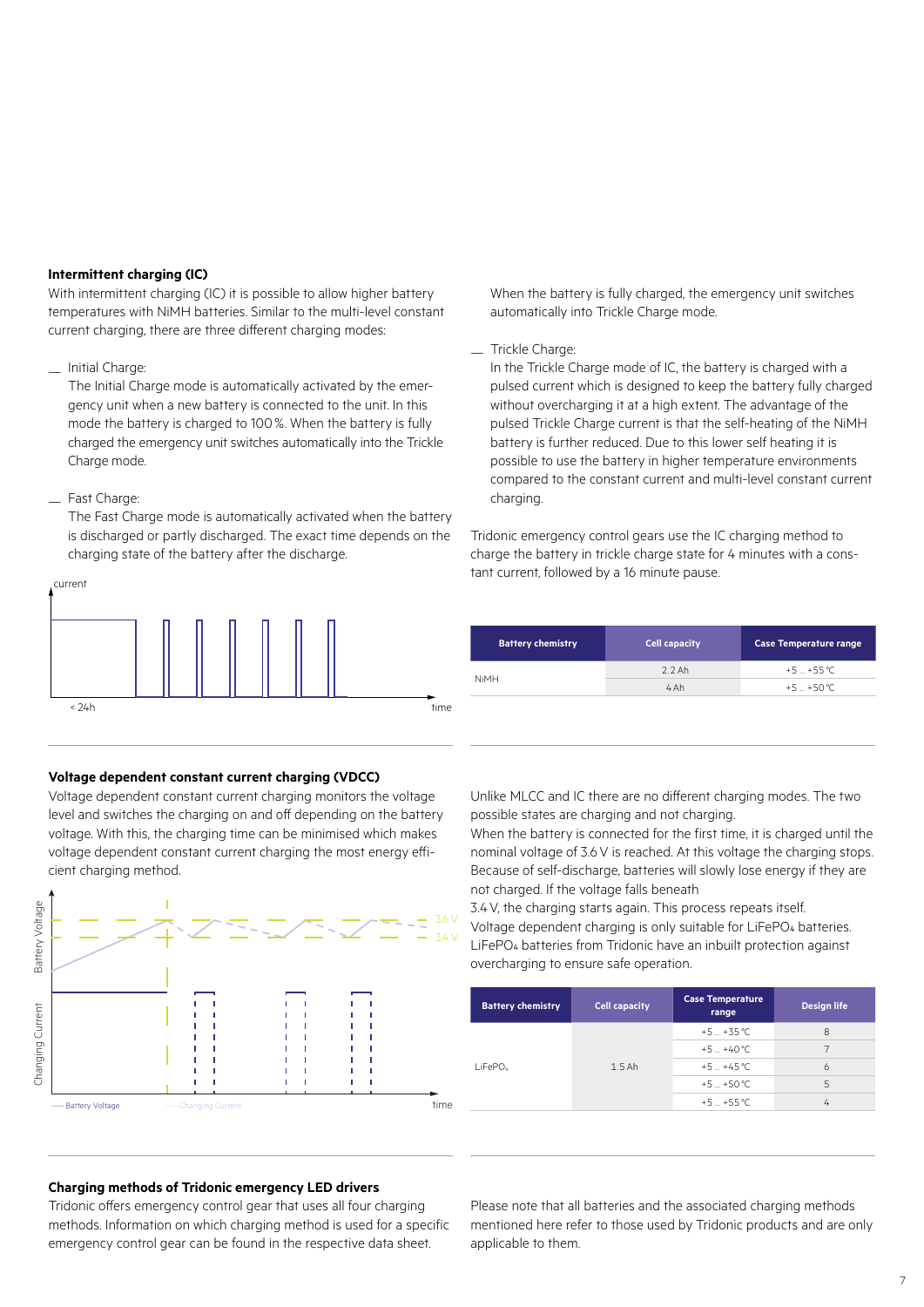## **Testing of Emergency Lighting Batteries** Quality and testing at Tridonic



Emergency lighting is a safety-relevant issue and, because of this, there are strict standards to adhere to, of which the most relevant are the luminaire standard IEC 60598-2-22 and the component standard for self-contained emergency lighting IEC 61347-2-7. Differences in the performance of batteries are not only due to different battery chemistries, but stem from differences in the quality of each individual cell. To ensure that all batteries meet the requirements applicable to them, Tridonic does not only rely on the manufacturer's assurances, but conduct extensive tests on batteries before adding them to the product portfolio. These tests are carried out by Tridonic and also by external, independent and certified test houses that specialise in battery testing.

The results of these tests define which batteries have the high quality required for inclusion in the Tridonic portfolio.

The high standard of these battery tests are reflected in the fact that less than 5% of all tested batteries do, in the end, survive all test phases. Only these batteries qualify for the Tridonic emergency battery portfolio and many that, according to the manufacturers also meet all requirements, are rejected.

This rigorous selection process ensures that Tridonic batteries offer the highest level of safety and reliability. The following diagram shows the selection process for batteries in more detail.

## Qualification **Approval**

## **Search criteria:**

- ICEL 1010 E50 & other life test data or certificates
- Signed battery certificates IEC 62133
- IEC 61951-1 / -2
- BASF licensing agreement

## **Metallurgy and chemical breakdown:**

- Detailed cell analysis
- Screening analysis
- Anode reserve
- CT scan analysis
- Chemical analysis
- Cross section
- Breakdown analysis
- Calorimetry testing

## **Application test:**

Tridonic internal qualification tests against compatible control gears

- Battery certificates
- Supplier audit
- Ongoing monitoring
- Cell design report

When a battery is selected, a Declaration of Design (DoD) is created in conjunction with the supplier before the product is added to Tridonic's portfolio. The Declaration of Design includes the specification of usage, which mainly consists of the lifetime determining parameters temperature, charge cycles, deep discharge and storage time.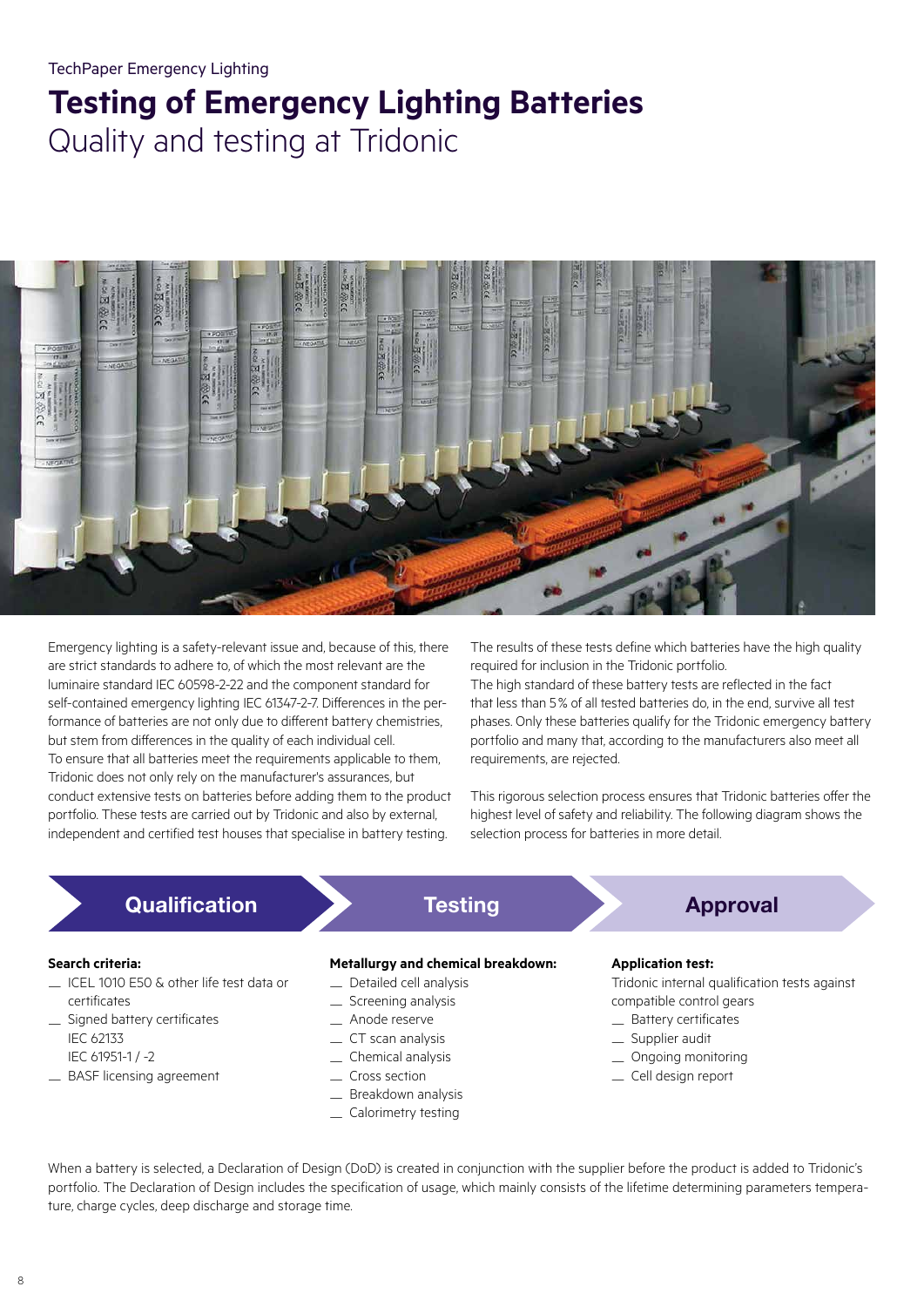## TechPaper Emergency Lighting

## **Transportation of Emergency Lighting Batteries**  Safety regulations for the transportation of  $L$ iFePO<sub>4</sub> batteries

The UN Model Regulations define any cells and batteries, cells and batteries contained in equipment, or cells and batteries packed with equipment, containing lithium in any form as Class 9 Dangerous Goods (miscellaneous dangerous substances and articles) and are assigned under UN Nos. 3090, 3091, 3480, or 3481 as appropriate. Therefore any LiFePO<sub>4</sub> batteries or luminaires containing LiFePO<sub>4</sub> batteries are subject to the transport regulations set out by the Model Regulations and more specifically:

- Road Transport ADR (The European Agreement concerning the International Carriage of Dangerous Goods by Road)
- Sea Transport IMDG (International Maritime Dangerous Goods Code)
- Air Transport IATA DGR (International Air Transport Association Dangerous Goods Regulations)

Another important document is the UN Manual of Tests and Criteria, more specifically Part III sub-section 38.3 "Lithium metal and lithium ion batteries". This document sets out criteria, test methods, and procedures to be used for classification of dangerous goods. All lithium cells and batteries must be of the type proved to meet the requirements of each test specified in this document. This is more commonly referred to as a "UN 38.3 Certificate".

## **Transportation at Tridonic**

By default, Tridonic transports batteries by road and sea freight. The biggest advantage of this type of shipment is the higher charge level of the batteries that is permitted (air freight limits UN3480 to 30% state of charge). The higher charge level allows batteries to be stored longer before being used for the first time. The regulations for the transportation of luminaires with Tridonic emergency drivers and LiFePO4 batteries have to be checked individually.

## **Explanation of Packaging Labels**







For LiFePO<sub>4</sub> batteries you will need to consider the following UN Numbers: — UN 3480 – Lithium Ion Batteries

This will typically be used when transporting batteries by themselves, for example to be used as spares/replacement or when being delivered to yourself from Tridonic.

— UN 3481 – Lithium Ion Batteries Contained In Equipment This will typically be used when transporting luminaires where the battery is installed inside of the luminaire itself.

— UN 3481 – Lithium Ion Batteries Packed With Equipment This will typically be used if the battery being transported is not installed inside the luminaire however they are contained inside the same package, for example the EM ready2apply.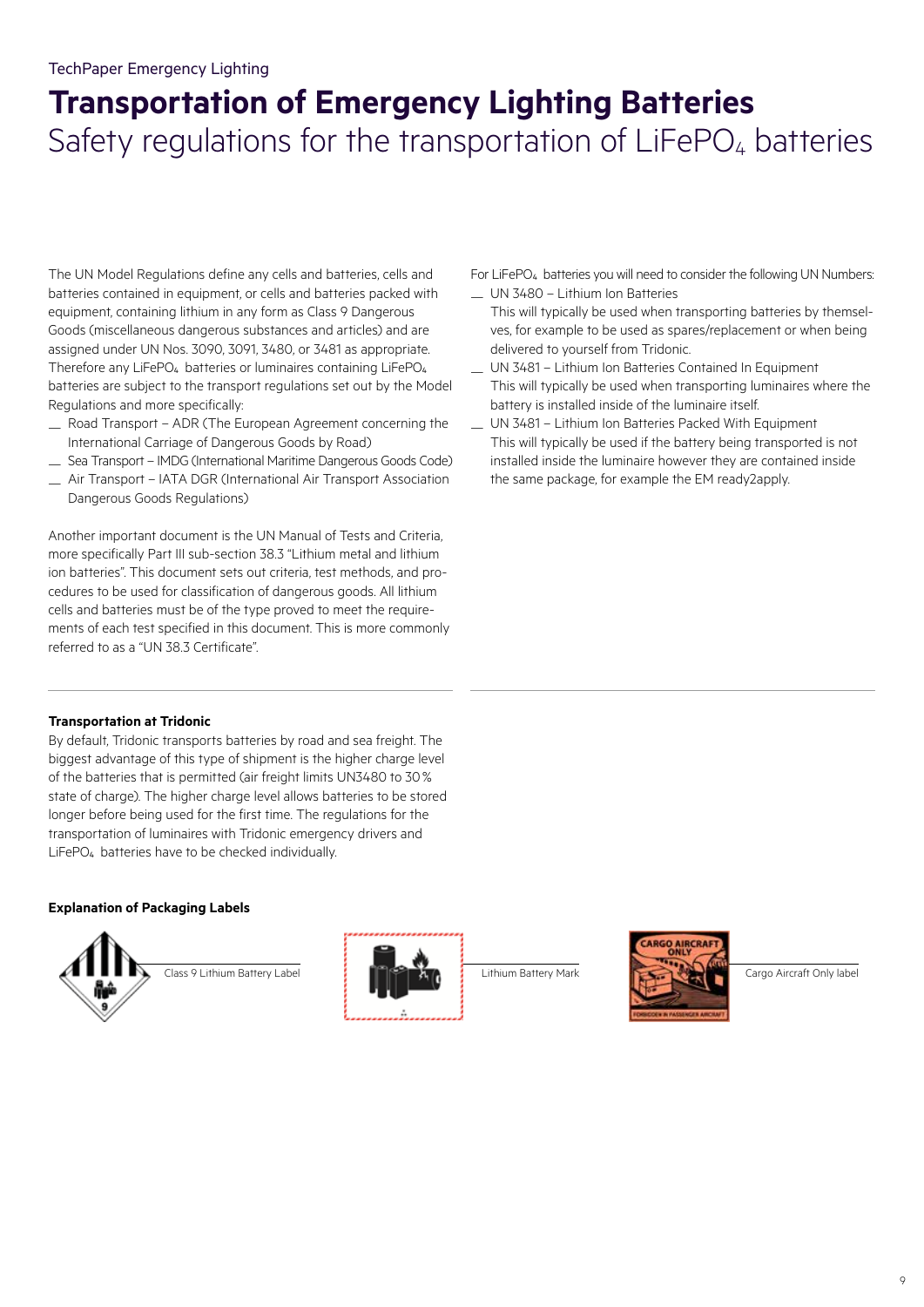# **Storage of Emergency Lighting Batteries**

Guidelines for the storage of batteries



When batteries are stored they need to be in an open circuit state, which means that they are not connected to any load and also not being charged. In this state they tend to lose any previously applied charge and therefore discharge themselves. The exact rate of self-discharge depends largely on the battery type and environmental conditions such as temperature and humidity. For all batteries from Tridonic, the following rules for storage apply:

- Storage time: <6 months resp. <12 months depending on the storage temperature
- Avoid atmosphere with corrosive gas
- Disconnect batteries before storage or delivery
- Avoid the storage of discharged batteries
- Store batteries within the required humidity and temperature ranges

Long-term storage in open circuit conditions leads to battery self discharge and deactivation of the chemical components. That is why for NiCd and NiMH batteries it could be necessary to charge and discharge the batteries a few times to recover the initial performance.

There are no universal regulations for the storage of batteries although individual insurance companies can require certain measures to be observed so, to ensure that all of the required measures are taken, please get in contact with your insurance company.

Our Emergency Lighting brochure gives a comprehensive overview on all of Tridonic's emergency lighting solutions: https://www.tridonic. com/com/en/download/Emergency\_Lighting\_Overview\_EN.pdf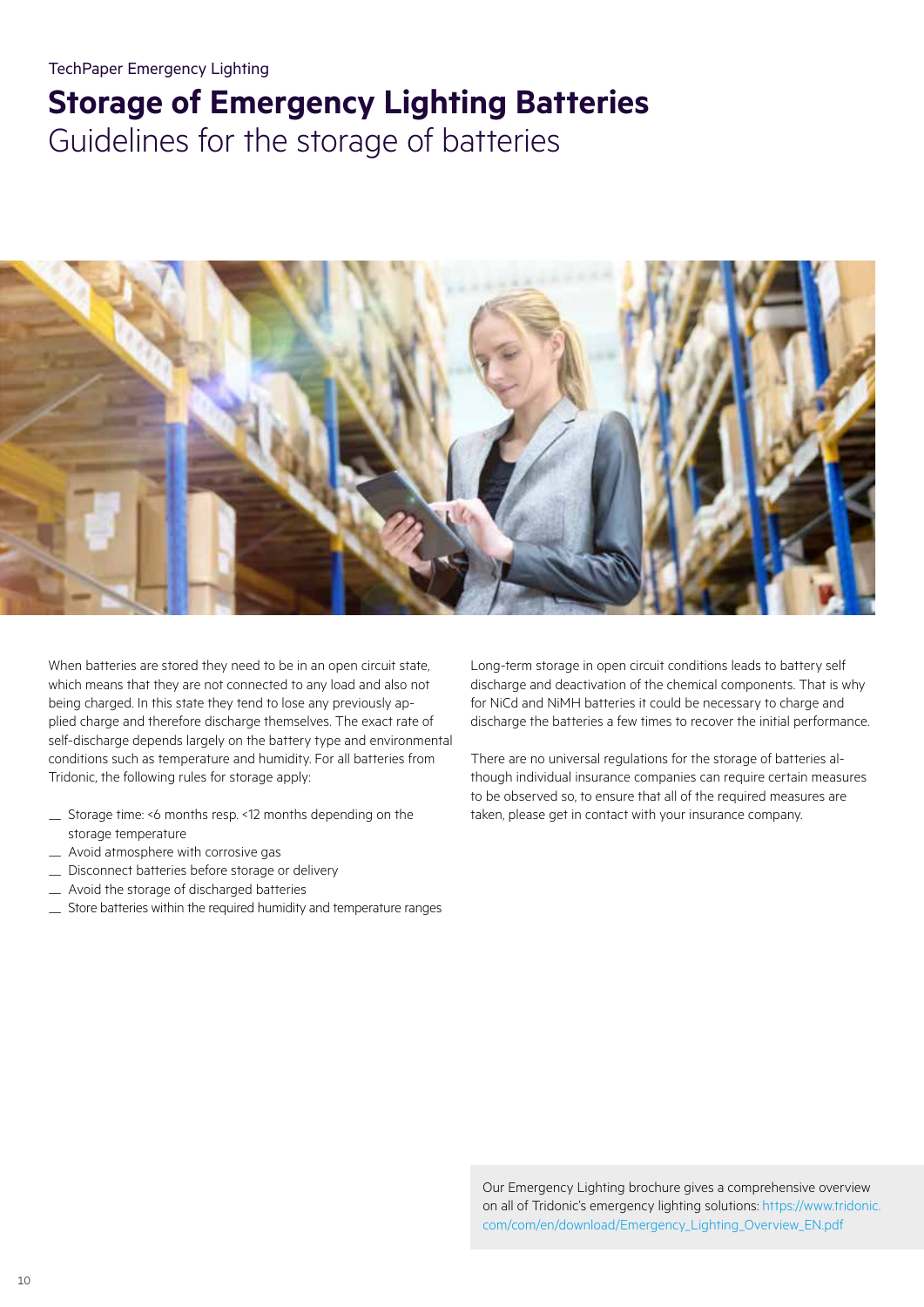## **Prepared for the Future** Our Activities and Locations



## 1,932

Around 1,900 employees throughout the world are committed to helping you with their know-how and creativity to create the perfect light.

In our unique software competence center in Porto (Portugal), information technology experts are developing new solutions for smart buildings and smart cities. They are working on a range of products from intelligent lighting management and control systems to highly advanced IoT solutions and their matching digital services.

## 6 3

There are six research and development centres in which new LEDs and networked lighting technologies are being developed.

#### 21 1 2,600

With 21 branch offices on five continents we are there for you wherever you are in the world.

## **Details**

For further information, data sheets, product catalogues and ordering details, please go to www.tridonic.com.

of innovation.

There are three things you can rely on at Tridonic: optimum product quality, decades of expertise and our committed

That's how many patents and inventions testify to Tridonic's extraordinary powers

and flexible support.